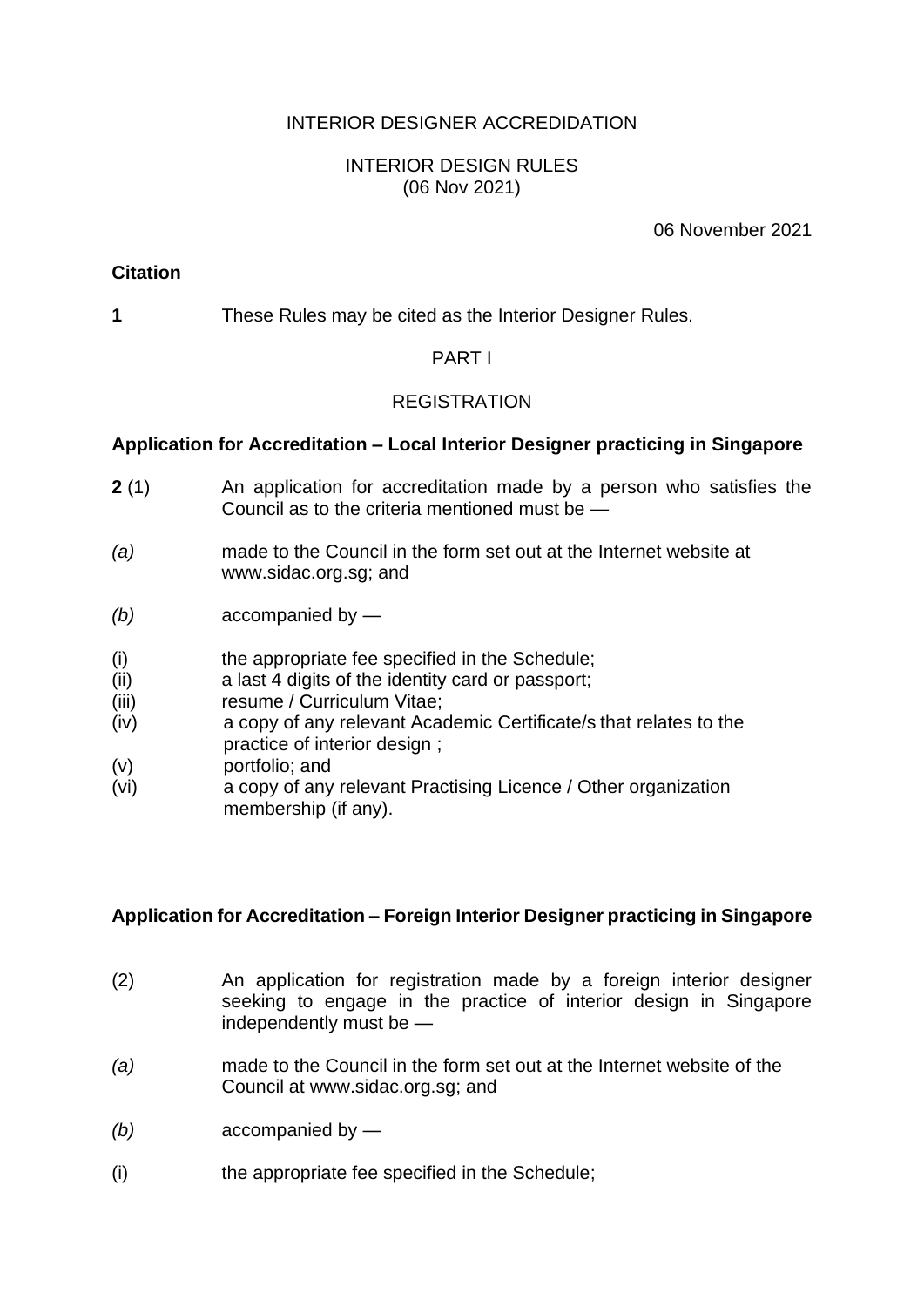- (ii) a last 4 digits of the identity card, passport or other similar official document of identity relating to the foreign interior designer;
- (iii) Resume / Curriculum Vitae;
- (iv) A copy of any relevant Academic Certificate/s that relates to the practice of interior design ;
- (v) Portfolio;
- (vi) a copy of any relevant Practising Licence / Other organization membership (if any);
- (vii) a document showing that the foreign interior designer is authorised to practise as an Interior Designer, issued by the foreign registration authority of a participating jurisdiction in which the foreign interior designer is so authorised to practise;
- (viii) any other document that the Council considers to be relevant in assessing the particular application; and
- (ix) a declaration containing such relevant information as the Council may require which relates to the foreign interior designer or the interior design services to be supplied by the foreign interior designer in Singapore.

## **Prescribed Examinations for Purposes**

- **3**(1) The following examinations shall be the prescribed examinations for the Interior Design Practitioner Class 1 (ID1).
- (2) Any person who sits for the Professional Practice Examination must pay the appropriate fee specified in the Schedule.
- *(a)* the Professional Practice Examination, tests the applicant's technical knowledge and understanding of and abilities in professional practice, building regulations, project and contract management, and design considerations; and
- *(b)* the Oral Interview Examination (to be conducted only after for applicable applicants who have sat for and passed the examination referred to in sub-paragraphs (*a*), which covers the following areas:
- (i) the topics set out in sub-paragraphs (*a*); and
- (ii) the data recorded in the applicant's Practical Experience Record Logbook;

## **Application to Sit for Prescribed Examinations**

- **3A (**1) Every application to sit for an examination referred to in rule 3(2) (a), (b) shall be
- *(a)* made in such form and manner as the Council may determine;
- *(b)* submitted not less than 60 days before the date of the examination;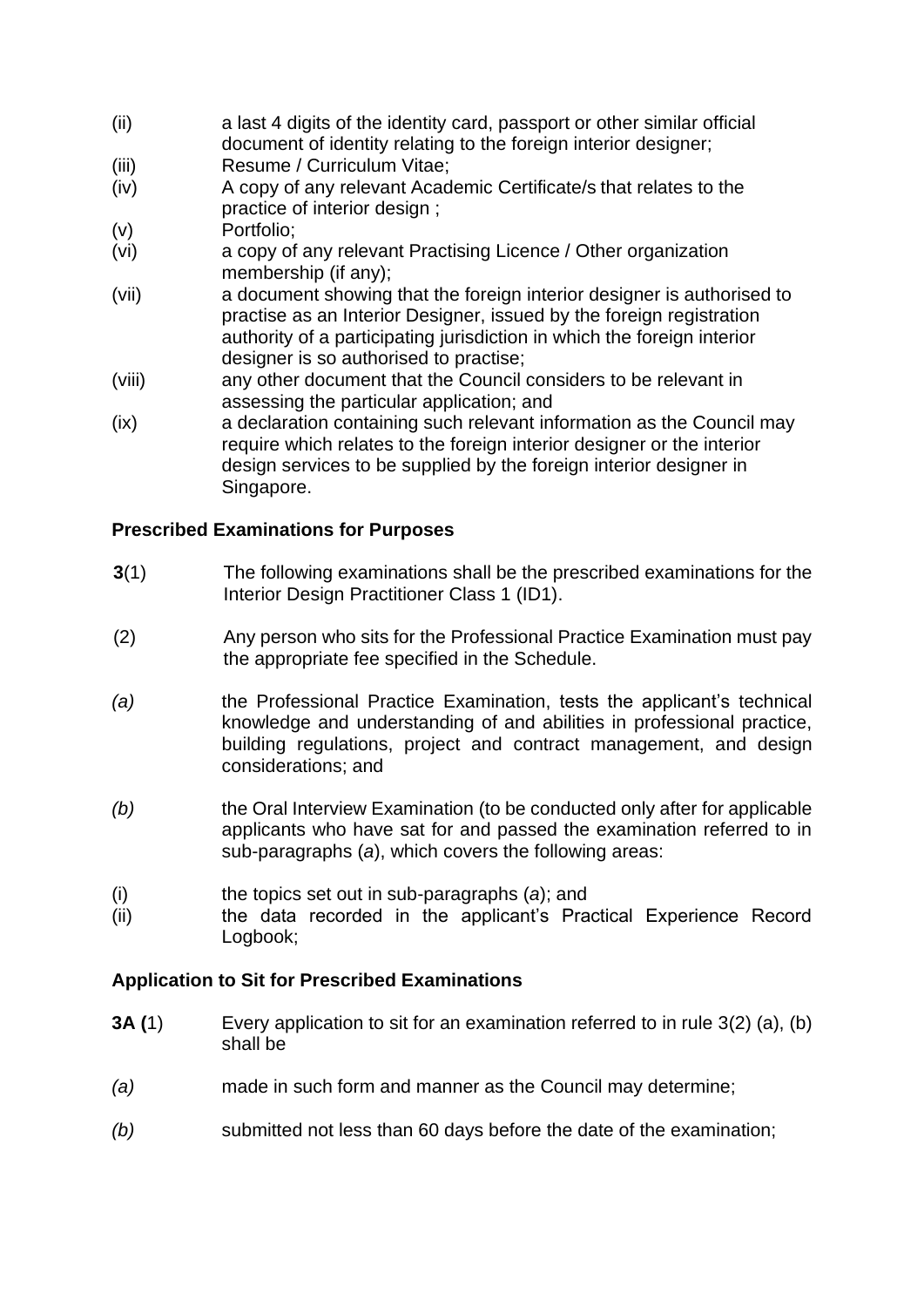- *(c)* accompanied by a copy of the applicant's Professional Practice Course certificate of completion and Practical Experience Record Logbook; and
- *(d)* accompanied by the appropriate fee for that examination specified in the Schedule.
- (2) A person may apply to sit for any of the examinations mentioned in rule 3(2) (a), (b) if, and only if, the person has, before the date of the application, obtained the practical experience in interior design work specified in as the case may be, as well as completed the Professional Practice Course.
- (3) Where a person who has applied to sit for any of the examinations referred to in rule 3(2) (a), (b) is unable to sit for the examination, the Council may, in its discretion, refund any fee or part thereof paid by that person under this rule.

## **Approved Examination for Purposes of**

- **3B** (1) The examinations approved by the Council for the purposes of in relation to a foreign interior designer mentioned in that section who is seeking to engage in the practice of interior design in Singapore independently are the Interior Designer Domain Written Test / Interview, (ID1) and Interior Designer Domain Interview (ID2 & ID3) in which the foreign interior designer will be tested on
- *(a)* technical issues on interior design;
- *(b)* the legal and practice issues relating to the practice of interior design in Singapore; and
- *(c)* issues relating to the professional responsibility, accountability and liability of interior designers in Singapore.
- (2) An application to sit for the Interior Designer Domain Written Test / Interview, must be made in such form as the Council may require and be accompanied by the appropriate fee specified in the Schedule.
- (3) The Council may, in its discretion, refund any fee or part of the fee paid by that person for an examination or interview if the person is unable to sit for that examination or attend that interview.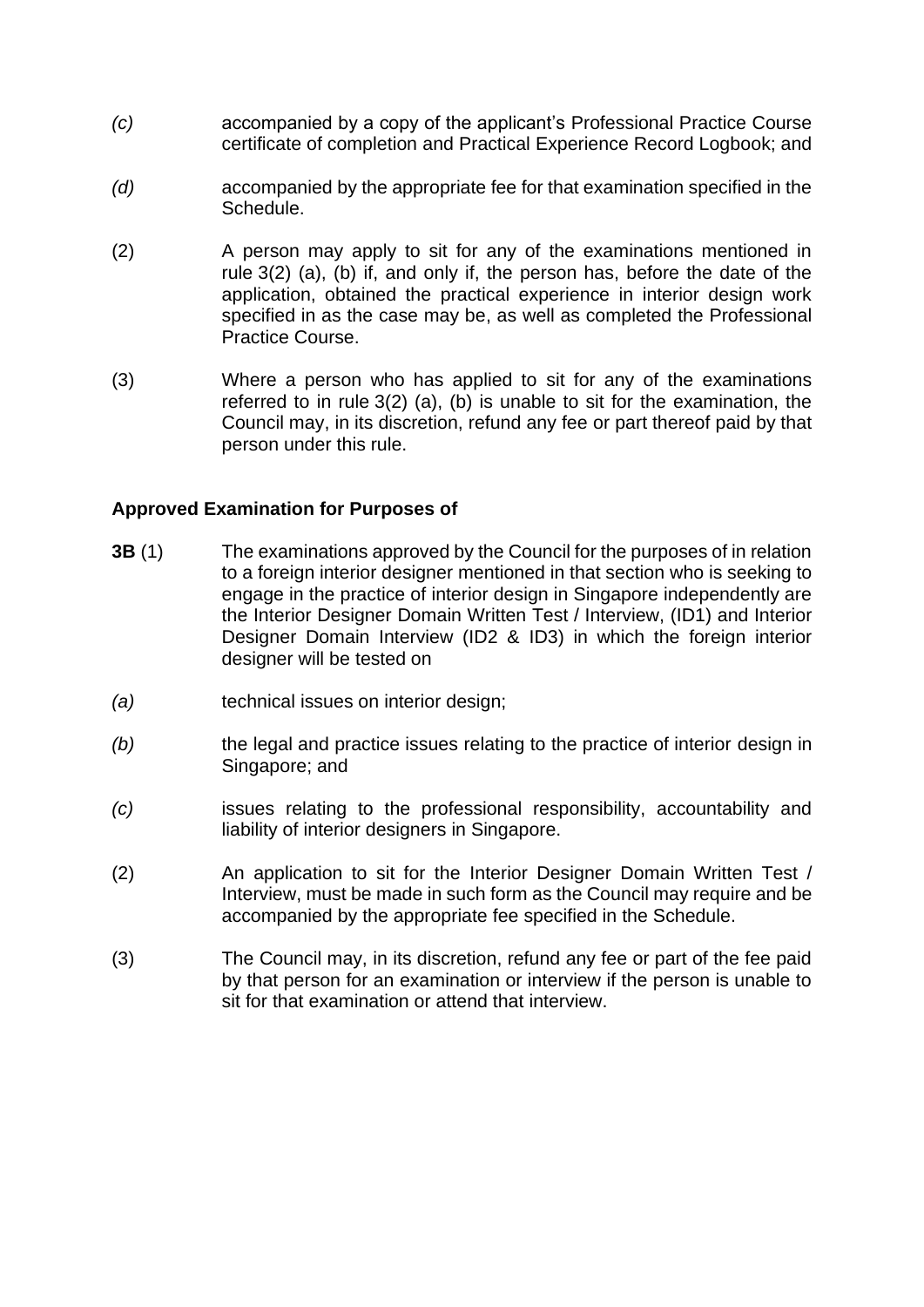## **Committee of Examiners**

- **3C.** The Council must —
- *(a)* appoint a Committee of Examiners to conduct the examinations mentioned in rules 3;
- *(b)* the Committee should comprise of a assigned Head from SIDAC and minimum three members, of which minimally one is an Accredited practitioner and one is an educator;
- *(c)* determine the date, time and place for the examinations to be held;
- *(d)* determine the number of such examinations to be conducted in a year (not being less than one examination per year);
- *(e)* determine the scope and duration of such examinations;
- *(f)* determine the procedure for the conduct of such examinations;
- *(g)* notify each applicant of the result of his examination as soon as practicable; and
- *(h)* The Committee will be empowered to make the decision on behalf of the Council pertaining to accreditation application matters and inform the Administrator accordingly.

## **Practical Experience | Professional Practice Course**

- **4** (1) The practical experience that a person is required to have in order to be entitled to accreditation shall be such practical experience in interior design work undertaken by an interior designer engaged in the practice of interior design as may be acceptable to the Council, which shall include practical experience obtained in Singapore for a continuous period of at least 12 months under the supervision of an accredited interior designer who has in force a practising certificate.
- (2) The practical experience is to be supported by the completion of the Professional Practice Course, which is intended to provide tools and best practices to align theory with practical experience through application during the practical experience.
- (3) No person shall be eligible to sit for the examination referred to, unless he has the practical experience prescribed for Interior Design Practitioner Class 1 (ID1) and completed the Professional Practice Course prescribed in paragraph (1) and (2) respectively.
- (4) The Professional Practice Course curriculum will be tailored to the skillsets and competencies of the respective interior design class, i.e. Interior Design Practitioner Class 1, 2 and 3 (ID1, ID2 & ID3).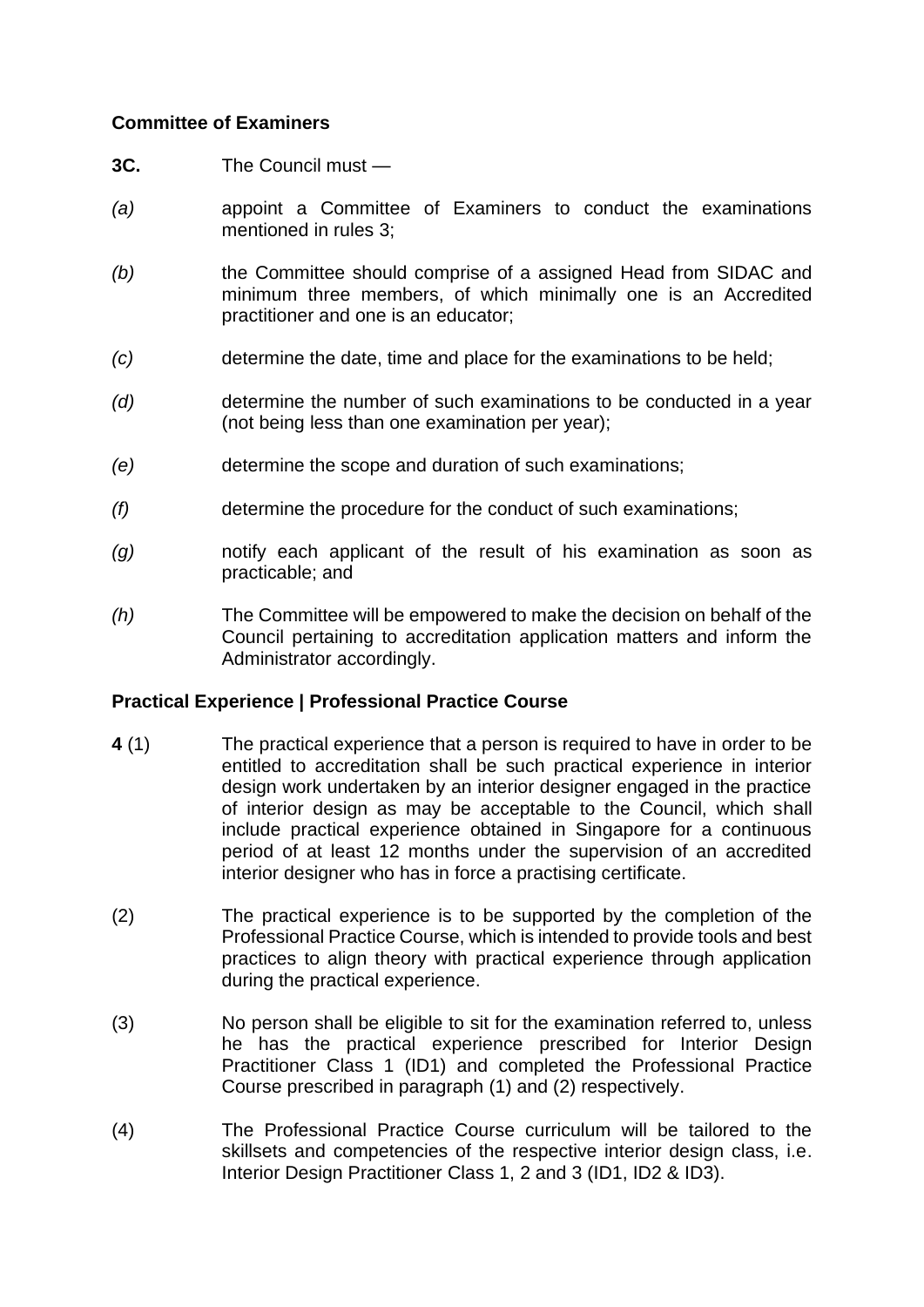## **Evidence of Practical Experience**

- **5 (**1) Every person applying for accreditation under shall submit with his application proof in writing of his practical experience, which shall include details of the duration and a description of the practical experience in the form of the Applicant Interior Design Experience Record Summary and portfolio.
- (2) The Council may, with a view to determining the nature of an applicant's practical experience, conduct an interview with the applicant.

## **Further Evidence and Other Requirements**

- **6** (1) The Council may require an applicant to furnish such other evidence or particulars as the Council considers necessary to determine whether the applicant is entitled to.
- (2) The Council may further require an applicant to submit a project report to demonstrate his experience in the different areas of interior design practice.

## **Decision of Council**

- **7** (1) When any person applies for accreditation, the Administrator shall as soon as practicable refer the application to the Council.
- (2) Notification of every decision of the Council with respect to any application for accreditation under the Code shall be given to the applicant by letter signed by the Administrator addressed to the applicant at the address stated by him in the application

## **Accreditation Certificate**

- **8** (1) An accredited interior designer must, on payment of the appropriate fee specified in the Schedule, be issued an accreditation certificate duly signed by the Administrator.
- (2) The accreditation certificate on must be in the form set out at the Internet website of the Council at www.sidac.org.sg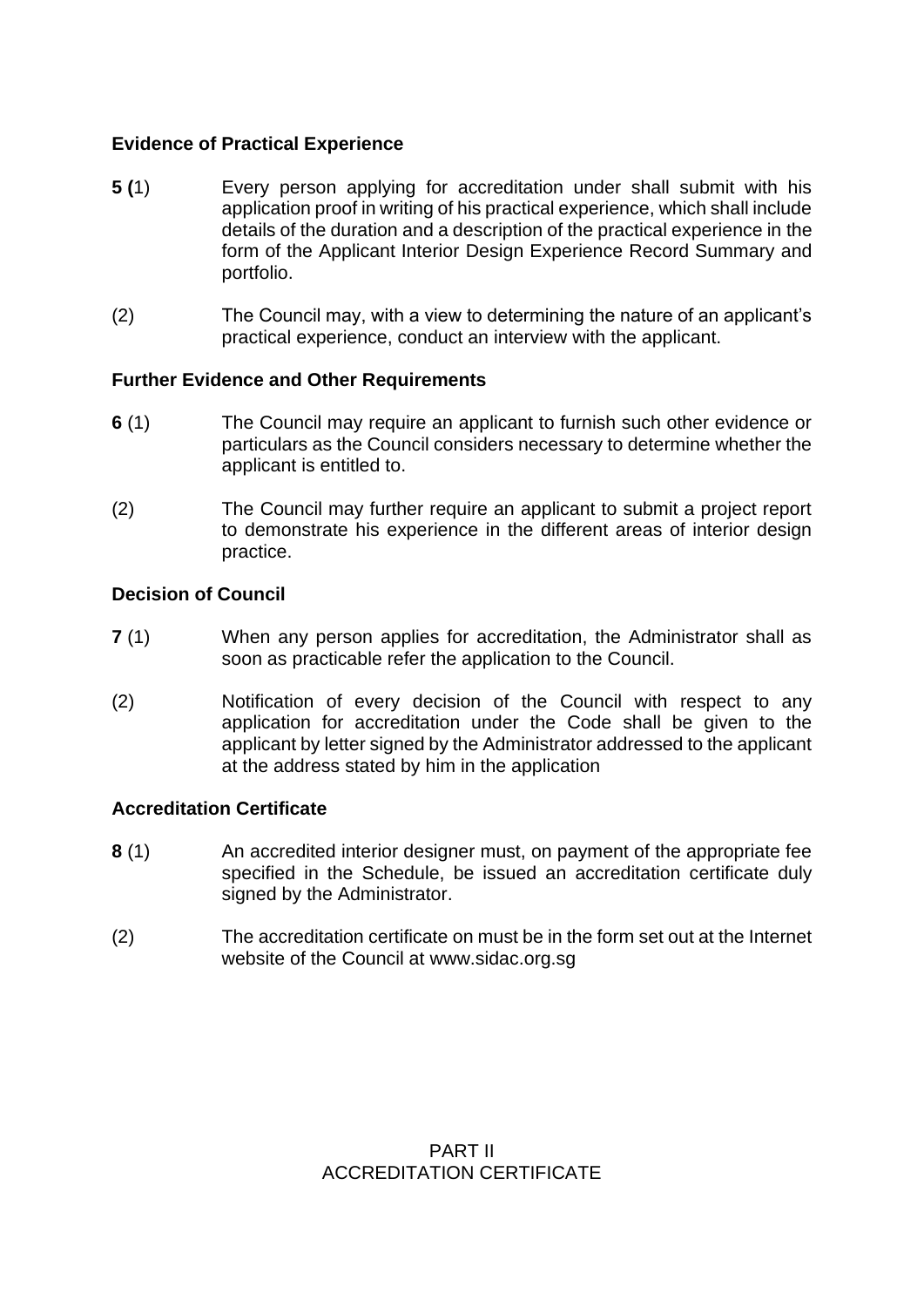## **Definitions of this Part**

#### **9** (1) In this Part —

"continuing professional development point" means a continuing professional development point which an accredited interior designer obtains by successfully completing any continuing professional development program;

"continuing professional development program" means any activity, course or programme in the list of activities, courses or programmes published by the Council;

"qualifying period", in relation to an accredited interior designer, means the period of 12 months immediately preceding the date on which the accreditation certificate in respect of which he has made an application is to commence;

"requisite continuing professional development points", in relation to an accredited interior designer, means the number of continuing professional development points he is required to obtain under rule  $11(1)$ ,  $(2)$  or  $(3)$ , as the case may be.

(2) In this Part, an accredited interior designer obtains a specified number of continuing professional development points if he successfully completes one or more of the activities, courses or programmes in the list published under rule 12B, the total number of continuing professional development points of which equals or exceeds that specified number.

## **Fee for Late Renewal**

**10.** Where an application for renewal of an accreditation certificate authorising the holder thereof to engage in the practice of interior design during any year or part thereof is made 60 days after expiration, a late renewal fee specified in the Schedule must accompany and be payable in respect of that application, and such late application fee shall not be refundable.

## **Requirements as to Continuing Professional Development**

- **11** (1) For the purposes, the Council may refuse to issue a certificate to an accredited interior designer if he fails to satisfy the Council that he has obtained or will obtain the requisite 20 continuing professional development points during the annual qualifying period.
- (2) Where the accredited interior designer has not held a certificate for a continuous period of 2 years or more immediately preceding that date,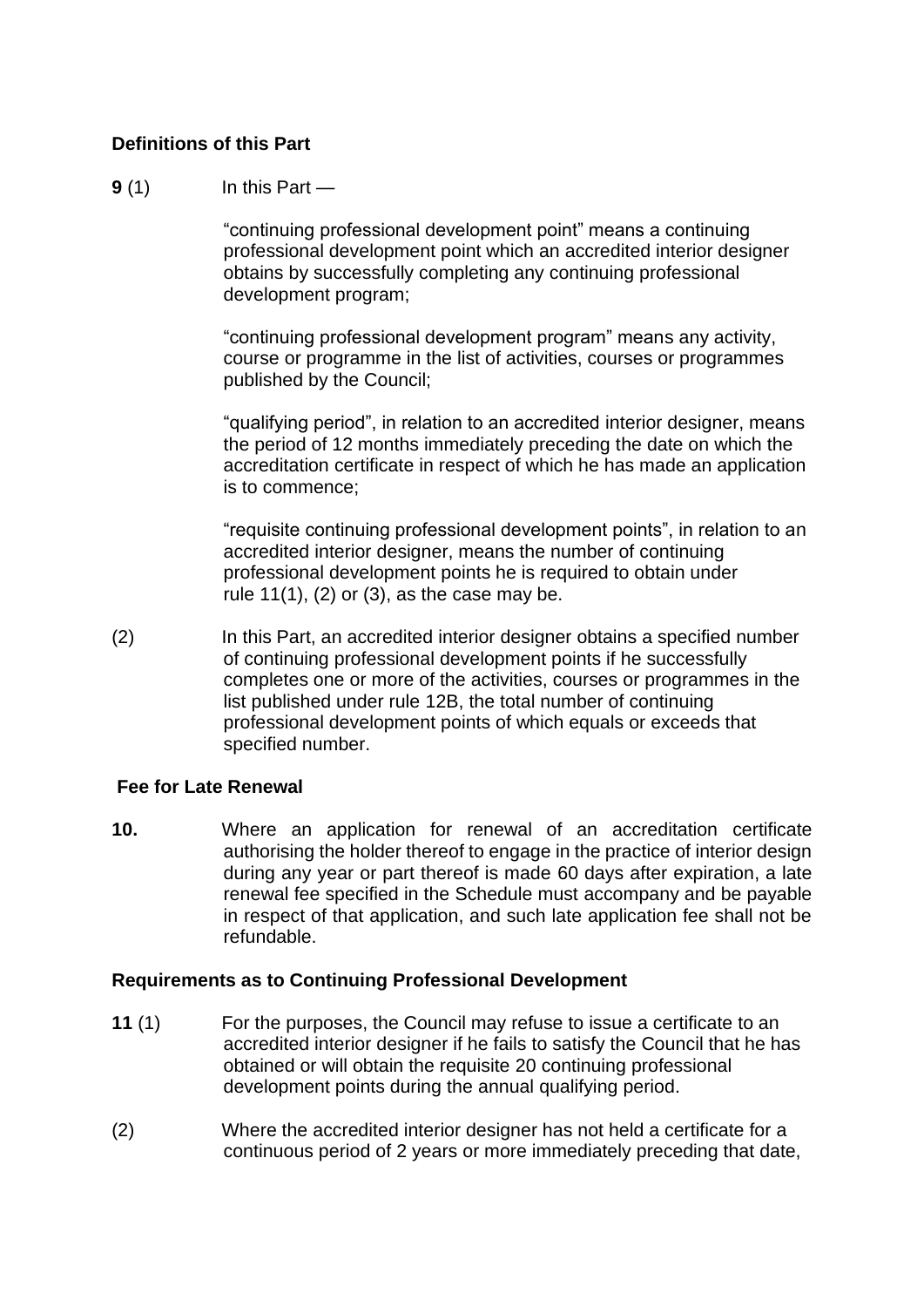he must obtain 40 continuing professional development points during the annual qualifying period.

- (3) The Council may issue an accreditation certificate to an accredited interior designer notwithstanding that he has failed to obtain the requisite continuing professional development points applicable to him during the qualifying period, if the accredited interior designer gives an undertaking that he will make up for the shortfall in the requisite continuing professional development points during the period of 2 months immediately following the last day of the qualifying period.
- (4) If an accreditation certificate has been issued to an accredited interior designer by virtue of an undertaking given under paragraph 11(3), any continuing professional development points obtained by the accredited interior designer to make up for the shortfall in the requisite continuing professional development points referred to in that paragraph shall be disregarded for the purpose of a subsequent application for an accredited certificate.
- (5) Notwithstanding paragraphs 11(2), (3) and (4), the Council may, in such special circumstances as it may determine, issue a certificate to an accredited interior designer even though he has failed to satisfy the Council that he has obtained the requisite continuing professional development points applicable to him during the qualifying period.

## **List of Activities, etc., With Continuing Professional Development Points**

**11A** The Council shall publish on its Internet website, a list of activities, courses and programmes for the purposes of this Part and the number of continuing professional development points which an accredited interior designer obtains by successfully completing each of the activities, courses and programmes.

## **Issue of guidelines and directives**

**11B** For the purposes of rules 11 and 11A, the Council may issue such guidelines and directives, not inconsistent with the provisions of these Rules, as the Council considers necessary.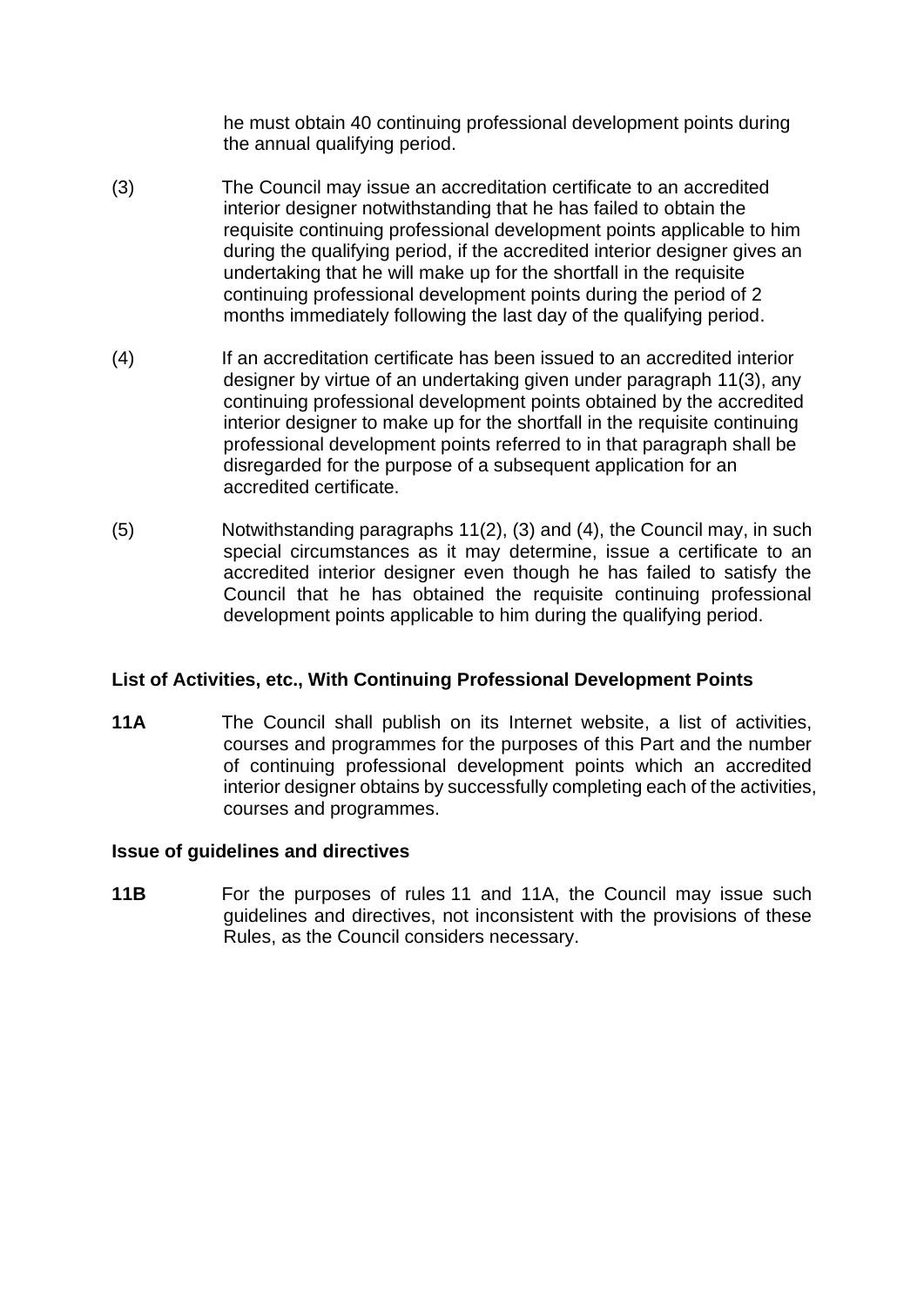## **Evidence**

**12** The Council may require a statutory declaration or such other evidence as the Council may consider necessary to support the facts, circumstances or particulars contained in any application for an accreditation certificate.

#### **Validity of Certificate**

**13** Each accreditation certificate shall be valid for a period of 12 months from the date of its issue.

#### **Appeals**

- **14** An appeal against any decision of the Council to refuse to issue an accreditation certificate to impose any condition, respectively, shall —
- *(a)* be made not more than 30 days after the decision of the Council has been notified to the appellant;
- *(b)* be addressed to the Administrator
- *(c)* set out the grounds of appeal; and
- *(d)* be accompanied by a copy of the following documents:
- (i) the decision of the Council and the reasons therefor;
- (ii) the application for the accreditation certificate and all documents accompanying that application; and
- (iii) any other correspondence between the Council and the appellant in relation to the refusal to issue the accreditation certificate or the conditions of the accreditation certificate, as the case may be.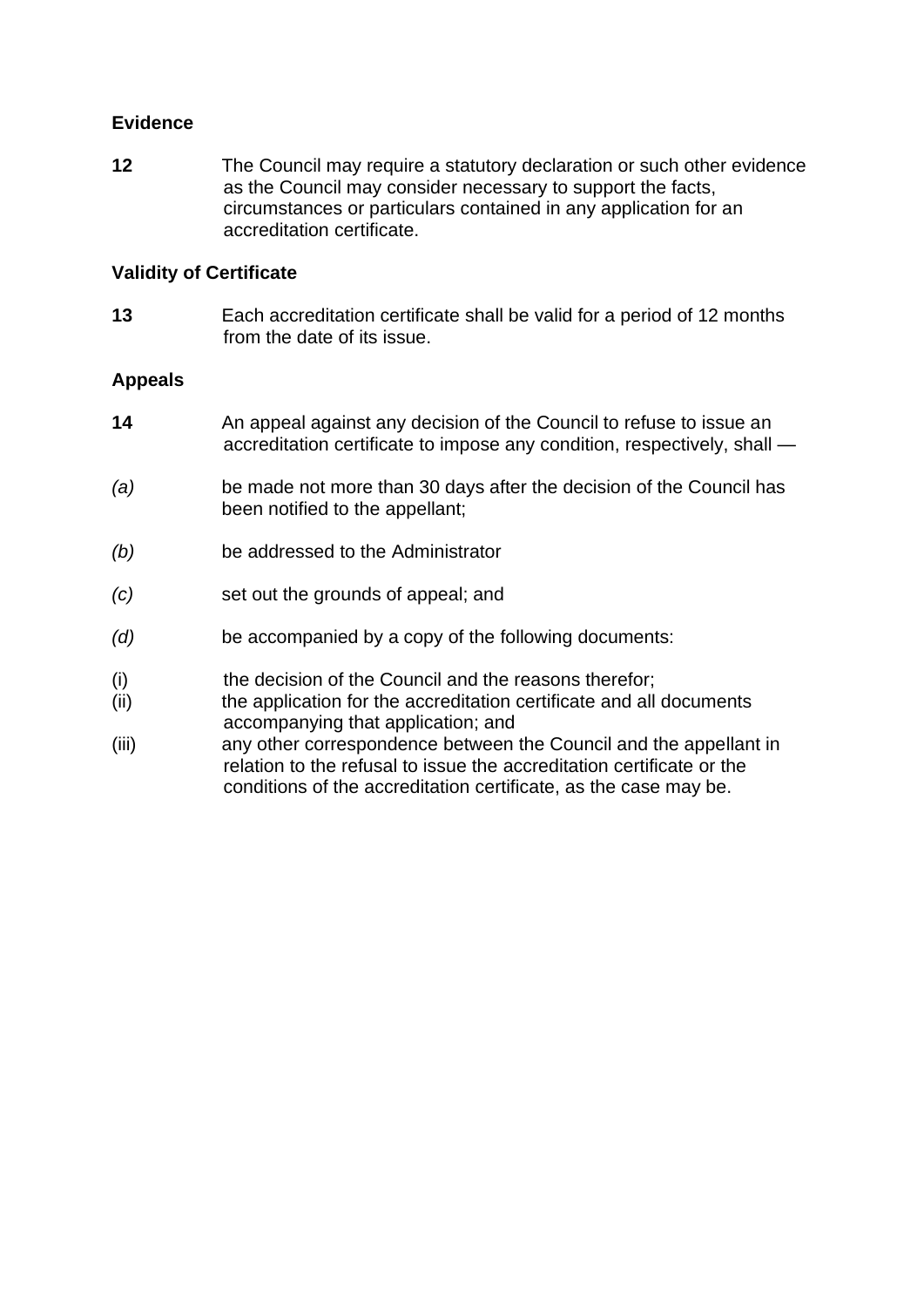## PART IV

# RECORDS

# **Record of Accredited Interior Designers**

- **15** (1) The records mentioned are to be kept and maintained at the website of the Council.
- (2) Any direction of the Council shall be sufficient if it is in writing signed by the Chairman of the Council and is given pursuant to a resolution of the Council.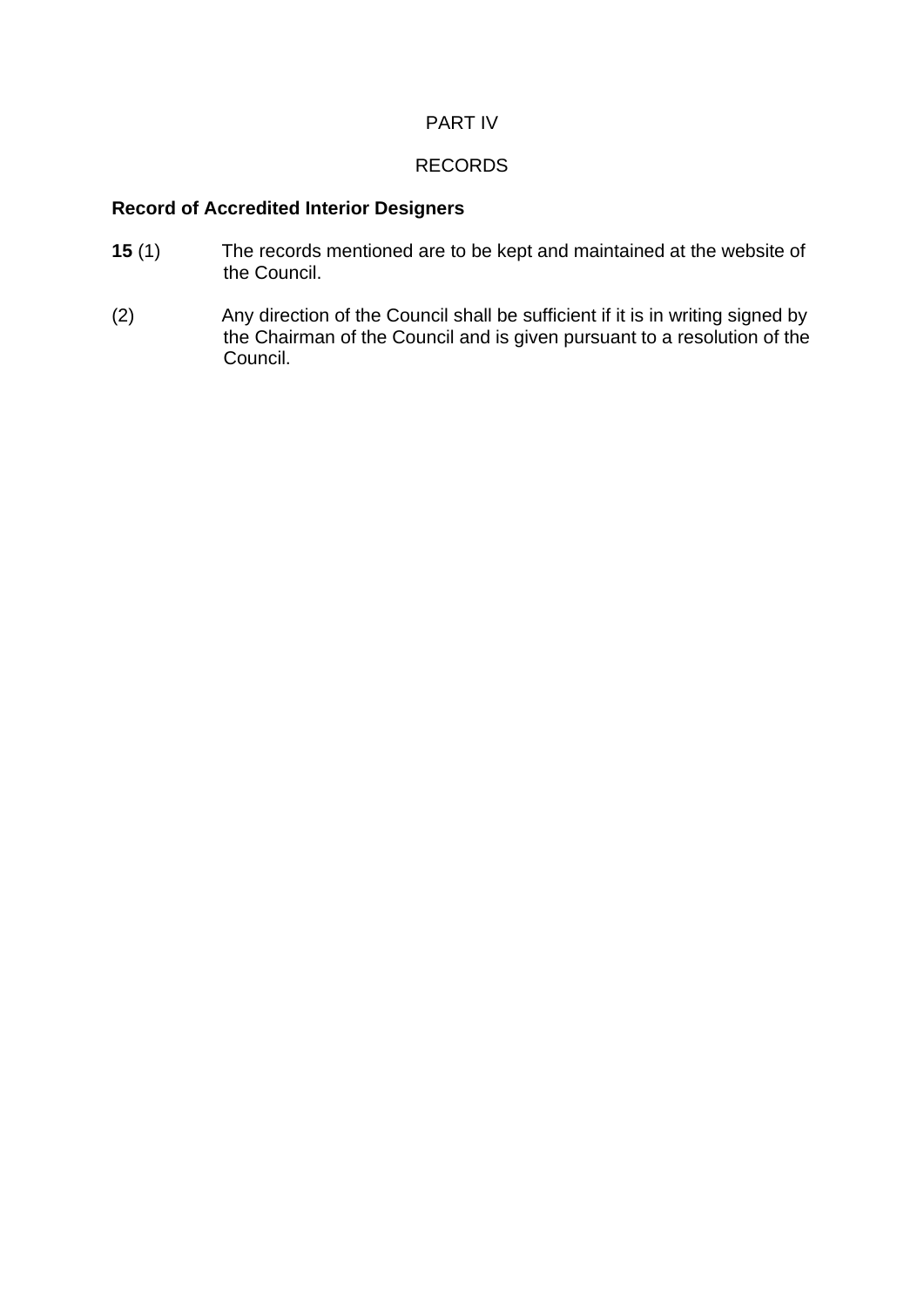## PART V

## MISCELLANEOUS PROVISIONS RELATING TO ACCREDITATION

#### **Duplicate Accreditation Certificate**

- **16** (1) If an accreditation certificate has been lost, destroyed or defaced or becomes obliterated so that any particulars in such certificate or licence is illegible, the holder thereof shall forthwith notify the Administrator.
- (2) Subject to paragraphs (3) and (4), the Administrator shall, on payment of the appropriate fee specified in the Schedule and if satisfied that an accreditation certificate, as the case may be, has been lost, destroyed or defaced or become obliterated, issue a duplicate of such certificate as the case may be, to the holder of the original thereof, and the duplicate certificate shall have the same effect as the original
- (3) In the case of an accreditation certificate that has been defaced or become obliterated, no duplicate of such certificate shall be issued unless the original certificate is returned to the Administrator.
- (4) In the case of an accreditation certificate that has been lost or destroyed, no duplicate of such certificate shall be issued unless the holder thereof makes a statutory declaration of the loss or destruction and furnishes it to the Administrator.
- (5) Where any original accreditation certificate is found after any duplicate thereof is issued under this rule, the holder of the certificate shall immediately return the duplicate certificate to the Administrator for cancellation.

## **Return of Certificates, etc.**

**17** Any accreditation certificate or any duplicate thereof shall remain the property of the Council and shall be returned to the Council when the holder thereof ceases to be accredited, as the case may be.

#### **Change of address**

**18** Every accredited interior designer shall, within two weeks of any change in his address as is specified in the administration of interior designers, notify the Administrator in writing of such change.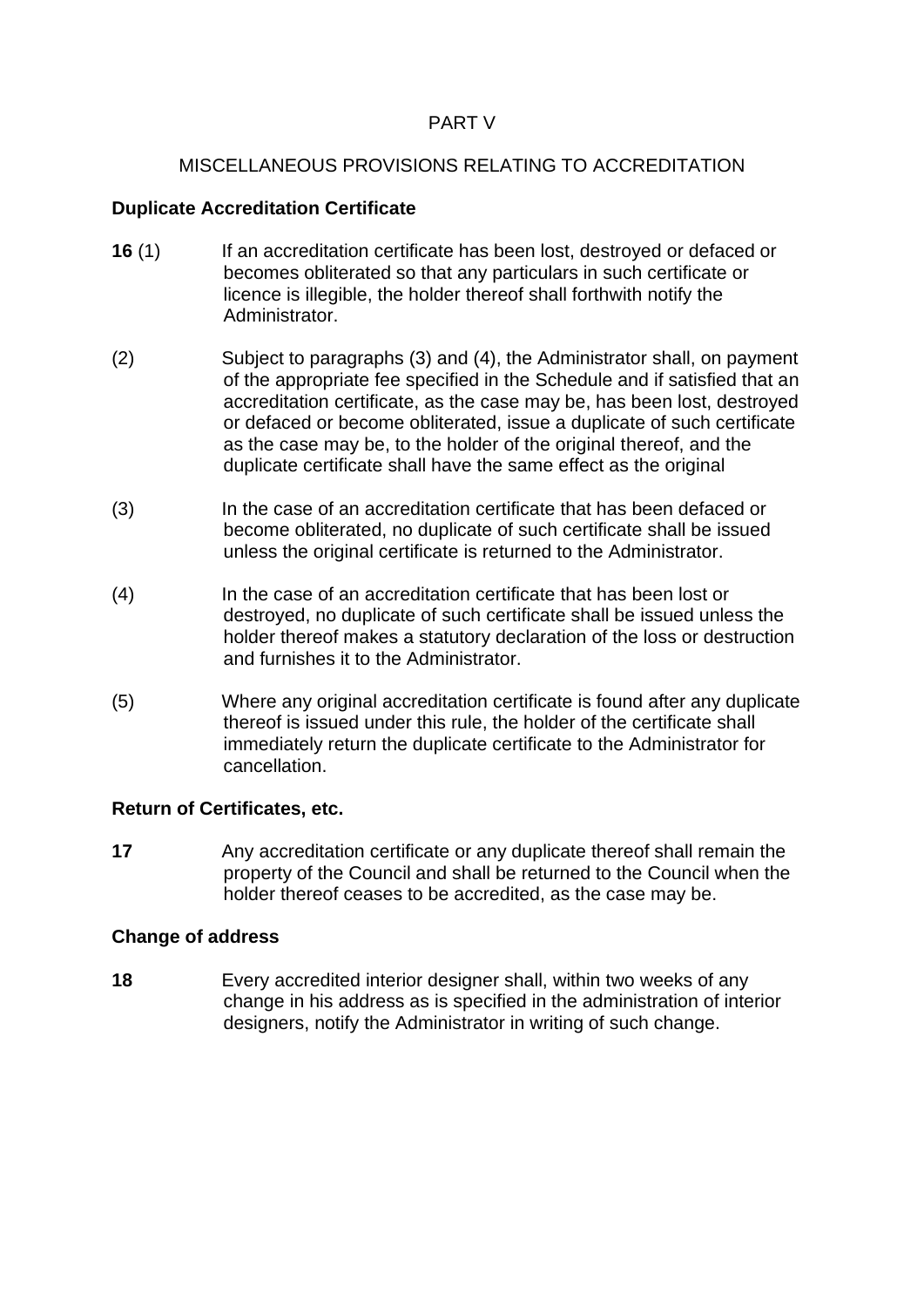#### PART VI

#### **Proceedings of Review Committee**

- **19** (1) A Review Committee may meet for the purposes of new members, or of its investigation and adjourn or otherwise regulate the conduct of its members and investigation as the members may think fit.
- (2) The head of a Review Committee may at any time summon a meeting of the Review Committee.
- (3) The quorum for a meeting of the Review Committee shall be constituted by the head of the Review Committee and all its members.
- (4) Any question arising at a meeting of the Review Committee shall be determined by a majority of votes and, in the case of an equality of votes, the head shall have a casting vote.

#### **Service of Complaint, etc.**

- **20** Where a Review Committee is of the opinion that an accredited interior designer should be called upon to answer any allegation made against him, the Review Committee shall serve on him —
- (a) copies of any complaint made against him and any statutory declaration or affidavit that has been made in support of the complaint; or
- (b) any information concerning any improper or dishonourable act of conduct against him and any statutory declaration or any affidavit that has been made in support of the information,

and a notice inviting him, within such period (not being less than 21 days) as may be specified in the notice, to give to the Review Committee any written explanation he may wish to offer.

#### **Confidentiality of Information**

**21** All information, including any book, document, paper or other record used by a Review Committee in the course of its deliberations shall be confidential and shall not be disclosed to any person unless the Review Committee or the Council decides otherwise.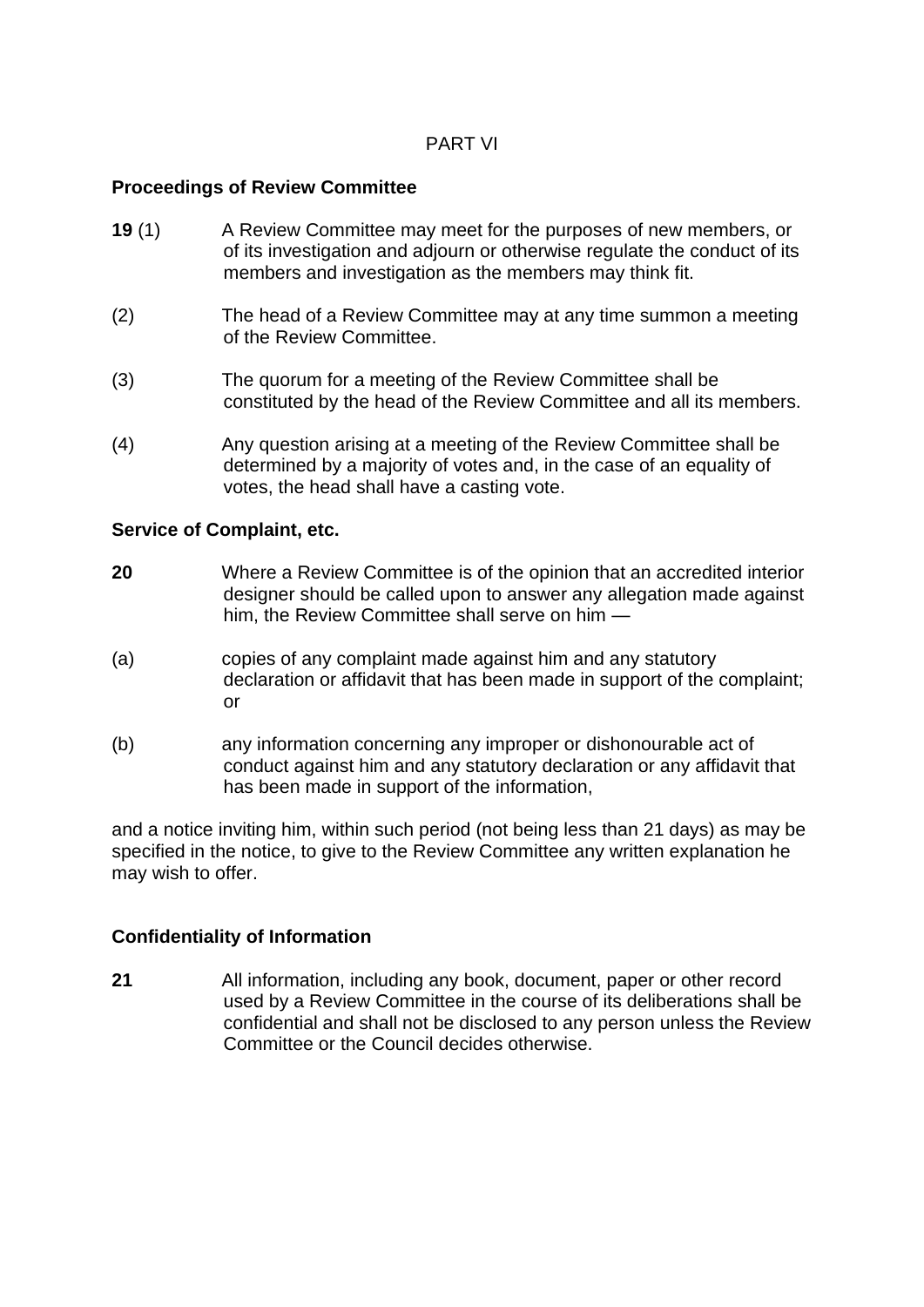## **Proceedings of Review Committee**

- **22** (1) A Review Committee shall meet from time to time at such place as the head of the Review Committee may determine to formally inquire into any matter referred to it by the Council.
- (2) The quorum for a meeting of the Review Committee shall be constituted by the head of the Review Committee and all its members.
- (3) All members of a Review Committee present at any meeting thereof shall vote on any question arising at the meeting and such question shall be determined by a majority of votes and, in the case of an equality of votes, the head shall have a casting vote.
- (4) The proceedings before a Review Committee shall be held in camera.

## **Attendance by Accredited Interior Designer**

- **23** (1) The accredited interior designer concerned may appear in person or be represented by counsel at the formal inquiry before the Review **Committee.**
- (2) Where neither the accredited interior designer nor his counsel is present, the Review Committee may proceed with the formal inquiry if the Review Committee is satisfied.

#### **Hearing before Review Committee**

- **24** (1) At any formal inquiry before a Review Committee, the accredited interior designer under inquiry or his counsel shall be permitted to —
- (a) cross-examine any witness testifying against him;
- (b) give evidence on his own behalf;
- (c) call such witnesses as the registered interior designer under inquiry may wish to testify for him or on his behalf; and
- (d) have access to information contained in any document at a reasonable time before such document is tendered in evidence.
- (2) If the Review Committee is satisfied that any person concerned in the proceedings is hampering or attempting to hamper the progress of the formal inquiry
- (a) the Review Committee shall administer a letter of advice to the person; and
- (b) if after such a letter of advice, the Review Committee is satisfied that the person is acting in disregard of the letter of advice, the Review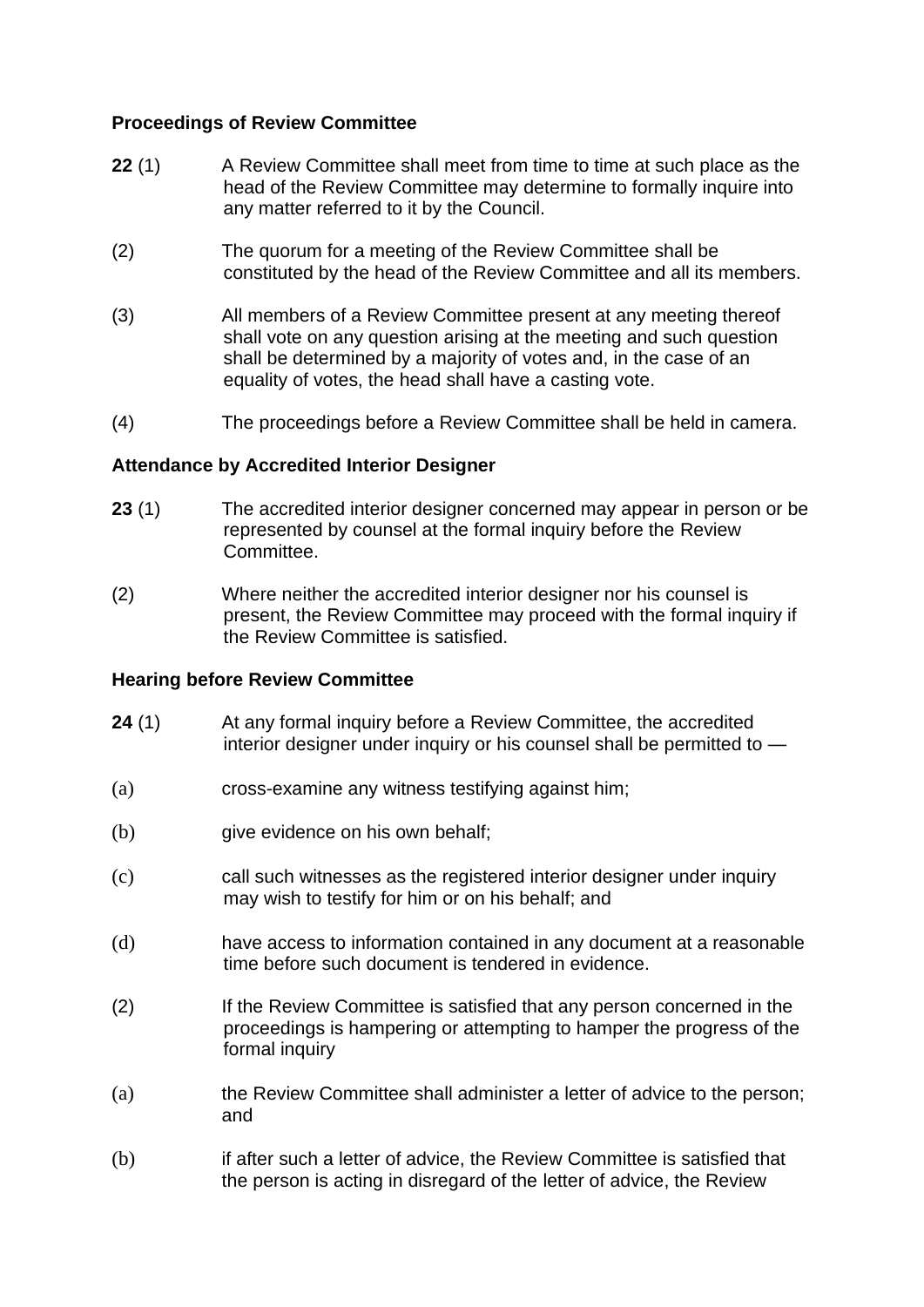Committee shall make an entry in the record to that effect and shall proceed to complete the formal inquiry in such a manner as it thinks fit.

## **Record of Proceedings**

- **25** (1) The head of the Review Committee shall record or cause to be recorded the proceedings of the Review Committee by such means and in such form as the Review Committee may decide.
- (2) The record of the proceedings of the Review Committee shall consist of
- (a) The information obtained by the Review Committee; and
- (b) A report made by the Review Committee.
- (3) A record of proceedings shall be signed by the head and other members of the Review Committee.
- (4) No person is entitled, as of right, to a copy of the record of proceedings of any Review Committee.